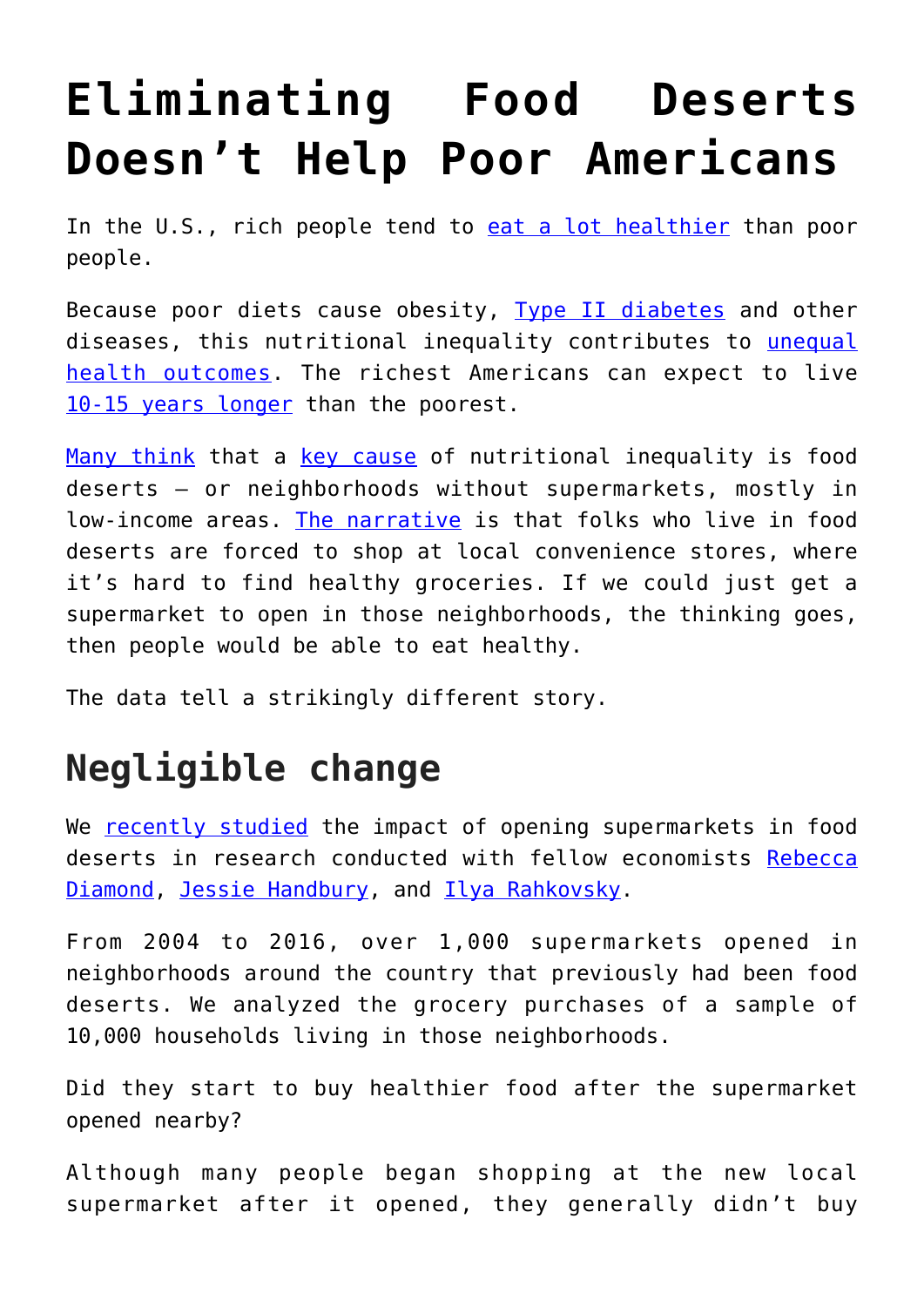healthier food. We can statistically conclude that the effect on healthy eating from opening new supermarkets was negligible at best. We calculated that local access to supermarkets explains no more than about 1.5 percent of the difference in healthy eating between low- and high-income households.

How could this be?

## **Why food deserts aren't the problem**

The food desert narrative suggests the lack of supply of healthy foods is what causes reduced demand for them.

But in the modern economy, stores have become amazingly good at selling us exactly the kinds of things we want to buy. Our research suggests the opposite narrative: Lower demand for healthy food is what causes the lack of supply.

Furthermore, local neighborhood conditions don't matter much, since we regularly venture outside our neighborhoods. We [calculate](https://doi.org/10.1093/qje/qjz015) that the average American travels 5.2 miles to shop. Low-income households aren't that different: They travel 4.8 miles.

Given that we're willing to travel that far, we tend to shop in supermarkets even if there isn't one down the street. We found that even people who live in ZIP codes without a supermarket still buy 85 percent of their groceries from supermarkets.

## **Tax sugar, subsidize produce**

In other words, people don't suddenly go from shopping at an unhealthy convenience store to shopping at the new, healthy supermarket. In reality, people go from shopping at a faraway supermarket to shopping at a new supermarket that offers the same types of groceries.